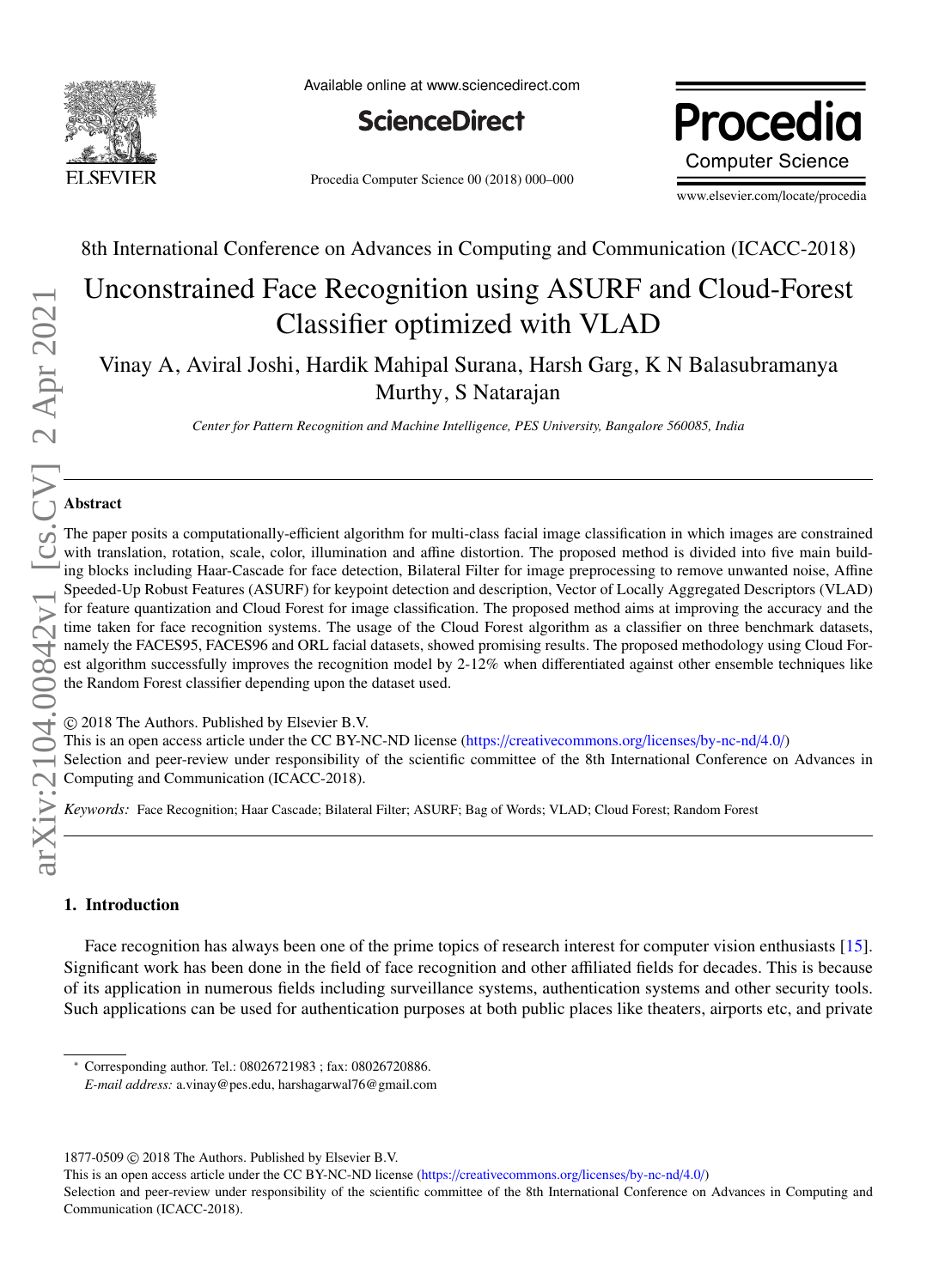enterprises for authentication of employees. It can also be used in electronic devices with embedded cameras for authorizing legitimate users. Real-time application of such face recognition models involve the development of fast and efficient models.

This paper proposes one of the efficient models for face recognition which is reliable and computationally inexpensive. To build such a model we have used Haar-Cascade for detection of faces from the image followed by Bilateral filter to eliminate unwanted noise from the detected image. Such a preprocessing step forms one of the important aspects in any image recognition problem. Subsequently, we have used ASURF[\[33\]](#page-8-0) which makes the model invariant to translation, rotation, scale, illumination and affine distortion of images. The keypoints detected are characterized using ASURF descriptor which can be further used for classification. The descriptors are quantized using Bag of words[\[29\]](#page-8-1) feature aggregation technique for compact representation. The vector obtained from VLAD and Bag of words model is used for classification using Cloud Forest classifier[\[17\]](#page-7-1).

## 2. Related Work

Face detection is a non-invasive task in the space of object detection. The Haar Cascade technique uses haar-like features improving upon the implementation using the Viola-Jones detector [\[11\]](#page-7-2). According to [\[12\]](#page-7-3), rotated haar-like features were calculated efficiently and improved over the Viola Jones algorithm, thereby reducing the false alarm rate by as much as 12.5%. As per [\[13\]](#page-7-4) which presents an evaluation study using this technique, it is found that in the FA1 and FA2 databases, an accuracy of 100% is reached while the accuracy for the FEI database is 99.25% according to the Criterium II benchmark.

Bilateral Filtering has been found to work well in most image processing applications[\[1\]](#page-7-5). It has been used in various contexts such as tone management  $[5]$ , texture editing and relighting  $[8]$ , image noise reduction $[5, 6, 7]$  $[5, 6, 7]$  $[5, 6, 7]$  $[5, 6, 7]$  $[5, 6, 7]$ , stylization [\[10\]](#page-7-10) and demosaicking [\[9\]](#page-7-11). In [\[6\]](#page-7-8), Bilateral Filters are used to enhance low dynamic-range, underexposed videos by varying the exposure in every photoreceptor. Bilateral filters are also used immensely in medical imaging and movie restoration applications.

Speeded-up robust features (SURF) is one of the well sought after methods for key point detection and description. This method is invariant to in-plane rotation, contrast, scale and brightness. The key point point detector in SURF interpolates the highly discriminative facial points. For the purpose of extracting the physical characteristics from the detected key points, it is sent for description by constructing feature vectors. In order to achieve faster computation time, fast Hessian matrix approximation is used. Also, for the detection of interest points, the scale space is determined by up scaling the integral image based filter sizes. Interest points from the facial images are computed at varied scales where the implementation of scale space is done through an image pyramid. Techniques such as sub-sampling and Gaussian smoothing are incorporated to generate the pyramid labels. For description of interest points the algorithm sets a reproducible orientation through the use of information from the circular area around the derived key point. Subsequently, a square region is constructed according to the chosen orientation. Then descriptors are computed using the key points. The SURF descriptor mainly emphasizes on the spatial distribution of gradient information inside the nearest key point neighborhood.

Although SURF has far-reaching applications, distortions like affine transforms and camera angles in images tend to reduce its accuracy. To overcome the same, a new method termed Affine-SURF (ASURF) [\[33\]](#page-8-0) was proposed by Yanwei Pang, Wei Li and Yuan Yuan, which overcame these issues. This method was effective in all major applications where SIFT or SURF typically gave poor performance. Affine SURF finds its applications in robust image matching[\[16\]](#page-7-12), automatic identification of cloud cover regions[\[18\]](#page-7-13).

Vector of Locally Aggregated Descriptors (VLAD) find its use in applications like weakly supervised place recognition[\[19\]](#page-7-14), improvement of image similarity using tensors[\[20\]](#page-7-15), fast video classification[\[21\]](#page-7-16), large scale image retrieval[\[22\]](#page-7-17) and event detection[\[23\]](#page-8-2). In [\[19\]](#page-7-14), VLAD is used as one of the important layers of the CNN architecture,i.e., NetVLAD, for image representation which can be used for image retrieval and is readily pluggable as well as amendable to training. In [\[21\]](#page-7-16), VLAD is used in combination with Fisher kernels to outperform the Bag of Words technique in terms of accuracy. [\[22\]](#page-7-17) uses VLAD in large scale image search applications.

Bag of words find its use in image categorization [\[24\]](#page-8-3), human action classification[\[25\]](#page-8-4), multiple-class segmentation[\[26\]](#page-8-5), medical image retrieval[\[27\]](#page-8-6) and red eye detection[\[28\]](#page-8-7). [\[26\]](#page-8-5) proposes partitioning of many classes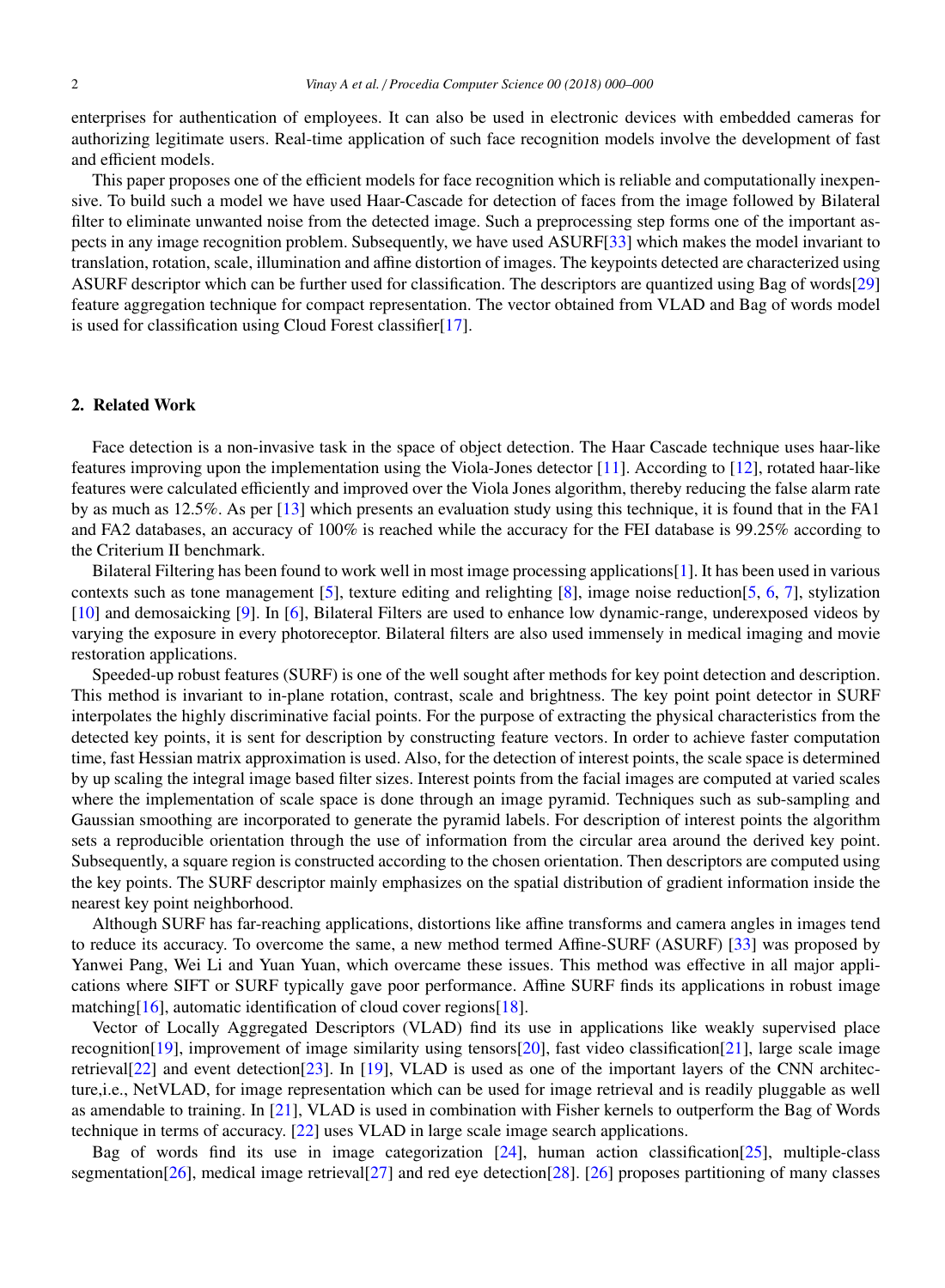based on objects using bag of keypoints which are combined over mean-shift patches. Also, in [\[25\]](#page-8-4), a hierarchical model is presented which is characterized as a constellation of bag of words.

## 3. Method Proposed

An efficient model is proposed with Haar-Cascade for face detection, Bilateral Filters for image preprocessing, ASURF for feature detection and description, Bag of Words and Vector of Locally Aggregated Descriptors (VLAD) for feature aggregation and Cloud Forest for classification.

#### *3.1. Image detection using Haar-Cascade*

The input image sent to the model is first used for detection of faces from it. For the purpose of face detection from the original image, we have used Haar-Cascade detector. [\[11\]](#page-7-2) has the ability of detecting faces rapidly by keeping only information present in grayscale images. The major aspects of Haar-Cascade include an integral image representation of the original image which accounts for quick evaluation of Haar-like features, introduction of an efficient classifier that is modeled using a subset of features from Adaboost and finally a method for integrating more complex classifiers such that they form a cascading architecture. The integral image is computed by sum of pixels above and to the left of the location x,y and given by

$$
ii(x, y) = \sum_{x' \le x, y' \le y} i(x', y')
$$
 (1)

where  $i(x, y)$  is the original image and  $ii(x, y)$  is the integral image. Finally the detected faces are sent further into the model for image preprocessing and subsequently for classification.

| <b>Algorithm 1</b> Face Detection                     |                                                |  |  |
|-------------------------------------------------------|------------------------------------------------|--|--|
| 1: <b>procedure</b> $D$ <b>ETECTFACE</b> $(image)$    | $\triangleright$ detects face from input image |  |  |
| $face \leftarrow$ haar_cascade.find_face(image)<br>2: |                                                |  |  |
| <b>return</b> face<br>3:                              |                                                |  |  |

# *3.2. Image preprocessing using Bilateral Filter*

After receiving the detected image, it must be preprocessed to reduce the noise present in it. Noise is defined as random fluctuations in brightness or color information in images. Filtering is generally used for reducing noise in the nearby pixel values which are distant from the signal values.

The method proposed in this paper for filtering uses Bilateral filter, a non-linear, non-iterative and simple technique for blurring an image while taking care of strong edges. [\[2\]](#page-7-18) smoothen the image by utilizing a non-linear combination derived by averaging the smooth regions of the nearby image values, preserving edges. Other filtering techniques such as Gaussian blurring [\[3\]](#page-7-19) which performs linear operation, neglecting edges are determined by sigma and non-linear filters like median filter [\[4\]](#page-7-20), which replace the pixel values with the median value available in the local neighborhood are outperformed by Bilateral filters. In Bilateral Filtering, weight of the intensity values of the surrounding pixels replace the intensity value of a pixel that is based on Gaussian distribution. This system loops over each pixel and simultaneously adjust weights of the neighboring pixels, retaining sharp edges. Traditional filters generally operate on three separate bands of color resulting in different levels of contrast and smoothing patterns which causes perturbation in the balance of colors and order in which they appear. The method used here uses three bands at once resulting into the average of similar colors and minimizing the artifacts highlighted above. The pixel at value *x* is replaced with the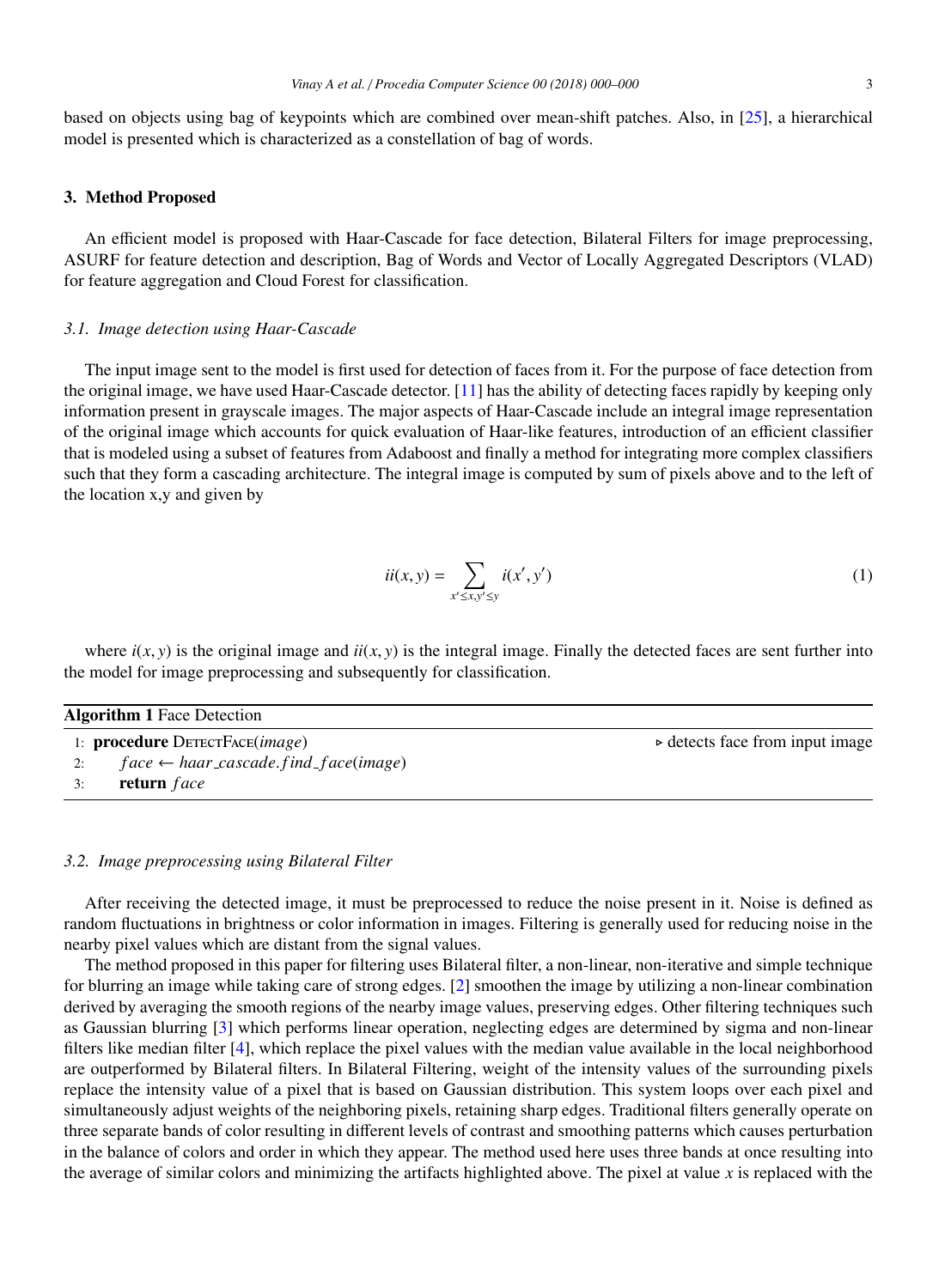mean of similar and nearby pixel values. The preprocessed image is sent for keypoint detection further in the model. Bilateral filtering combines the range and spatial domain filters,

$$
h(x) = \frac{1}{n(x)} \int_{-\infty}^{\infty} \int_{-\infty}^{\infty} g(\xi) c(\xi, x) s(g(\xi), g(x)) d\xi
$$
 (2)

where  $n(x)$  is the normalization factor calculated as,

$$
n(x) = \frac{1}{n(x)} \int_{-\infty}^{\infty} \int_{-\infty}^{\infty} c(\xi, x) s(g(\xi), g(x)) d\xi
$$
 (3)

in which c( $\xi$ , x) computes the geometric proximity between a nearby point  $\xi$  and the neighboring center *x*. s( $g(\xi)$ , g(x)) calculates the photometric similarity between *x* and point  $\xi$ .





(a) Original Image (b) Image after Bilateral Filter

Fig. 1: Reduction in facial noise when bilateral filter is applied

#### *3.3. Keypoint detection and description using ASURF*

Smooth apparent deformations are caused in images with smooth boundaries when cameras click these image when placed in varying positions. Affine transforms of an image plane play a good role to locally approximate these deformations. Calculation of affine invariant image local features are the main cause for issues in the domain of object recognition. Speeded-up robust features (SURF) is invariant to in-plane rotation, contrast, scale and brightness. The key point point detector in SURF interpolates the highly discriminative facial points. For the purpose extracting the physical characteristics from these key points detected it is sent for description of these interest points by constructing feature vectors. In order to achieve faster computation time, fast Hessian matrix approximation is used.

The proposed method performs well when the object has similar illumination conditions and suffers from extreme changes in angle. The method implemented in this paper - Affine-SURF(ASURF) - not only combines the advantages of affine invariance but is also computationally efficient as SURF [\[33\]](#page-8-0). The method reliably finds features that have large affine distortions. After this, SURF is applied on all the images. Thus, ASURF effectively overcomes all six mentioned constraints.

#### *3.4. Feature Aggregation using Bag of Words*

After computing the descriptors from ASURF, we have gathered enough information which can be used to distinguish relevant changes in the image parts. For creating the feature vector, a codebook *C* of clusters is being created.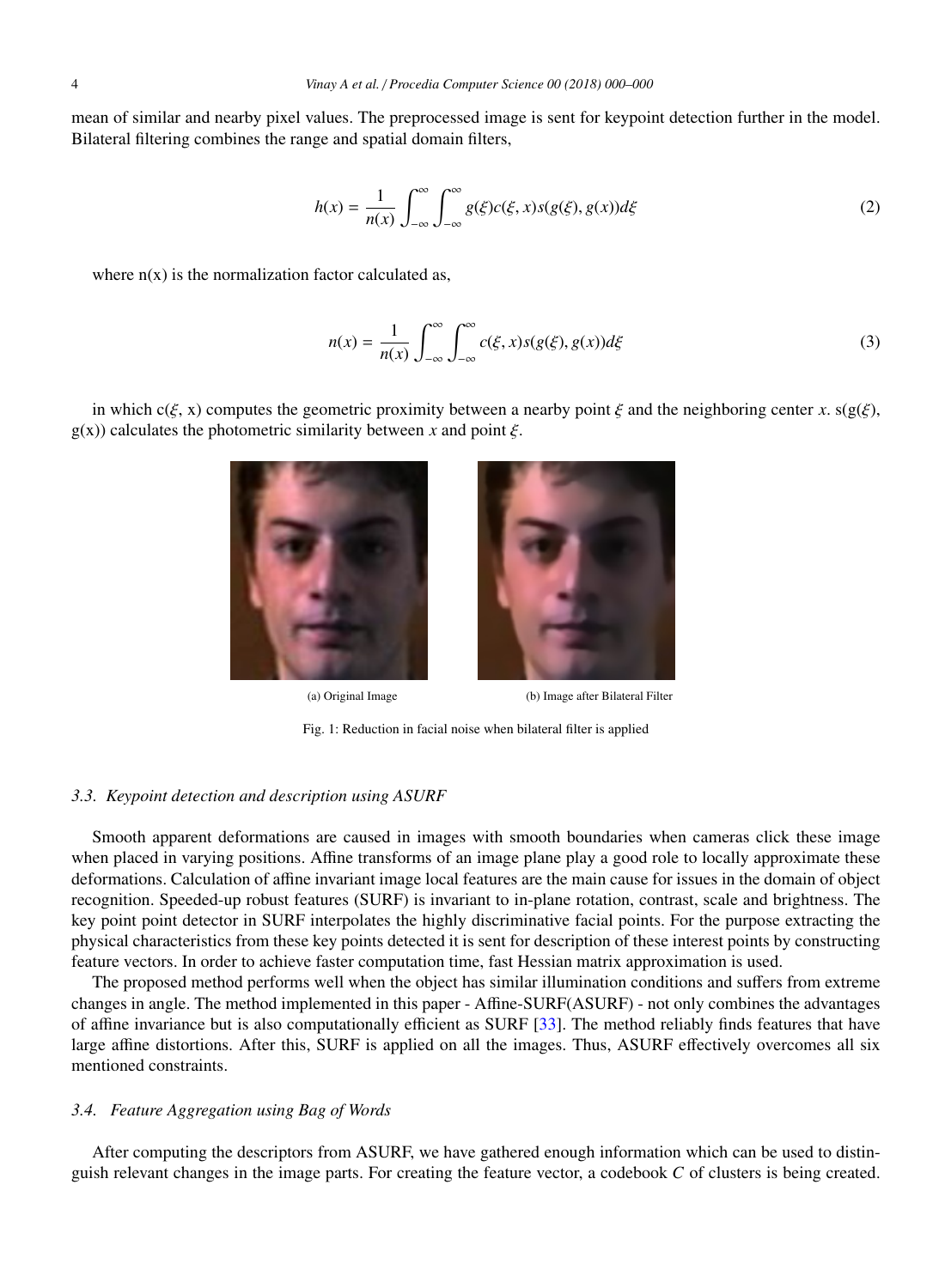

Fig. 2: Change in the number of key points with affine information

Subsequently each cluster has a set of descriptors which are computed using k-means clustering technique. For every descriptor in an image, it is associated with its nearest centroid of its cluster, *c<sup>i</sup>* in the vocabulary.

Bag-of-words (BoW) model involves counting the number of descriptors in each cluster in the vocabulary. Subsequent steps involve the creation of sparse histogram over the vocabulary, to represent the image in the compact form. Such histograms can be used by classification algorithms to categorize them into different classes.

#### *3.5. Feature Aggregation using VLAD*

Similar to Bag of Words (BoW) model, Vector of Locally Aggregated Descriptors (VLAD) is used for representing images in compact form based on the locality criteria. In Bag of words a codebook *C* is constructed of *k* visual words with the help of k-means. Here, each local descriptor *x* is related to its closest visual word. In case of VLAD descriptor, the main idea is to accumulate the differences between the descriptor and its associated cluster. The component of *v* is computed to obtain the sum of all image descriptors which is given by,

$$
v_{i,j} = \sum_{x | x = NN(c_i)} (x_i - c_{ij})
$$
\n(4)

where  $v_{i,j}$  represents the vector over visual words and local descriptor component, x is the descriptor taken for visual word  $c_i$ . Further, the vector v is L2-normalised by

$$
v = \frac{v}{\|v\|_2} \tag{5}
$$

The quantized vector is sent further for multi-class image classification.

## *3.6. Classification using Cloud Forest*

CloudForest is a classification algorithm that uses an ensemble of decision trees and is written in Go programming language. Its merit lies in its efficient implementation which fully utilizes the multi-threading potential of modern day machines thus making it fast and flexible. Apart from classification, this method also performs feature selection, regression and structure analysis on heterogeneous data with missing values.

Decision trees are often used for many machine learning and data mining applications. According to [\[14\]](#page-7-21), it is unaltering under many feature transformations and is also robust to addition of irrelevant features. In particular, trees that grow deep tend to learn exceedingly irregular patterns, thereby overfitting training datasets.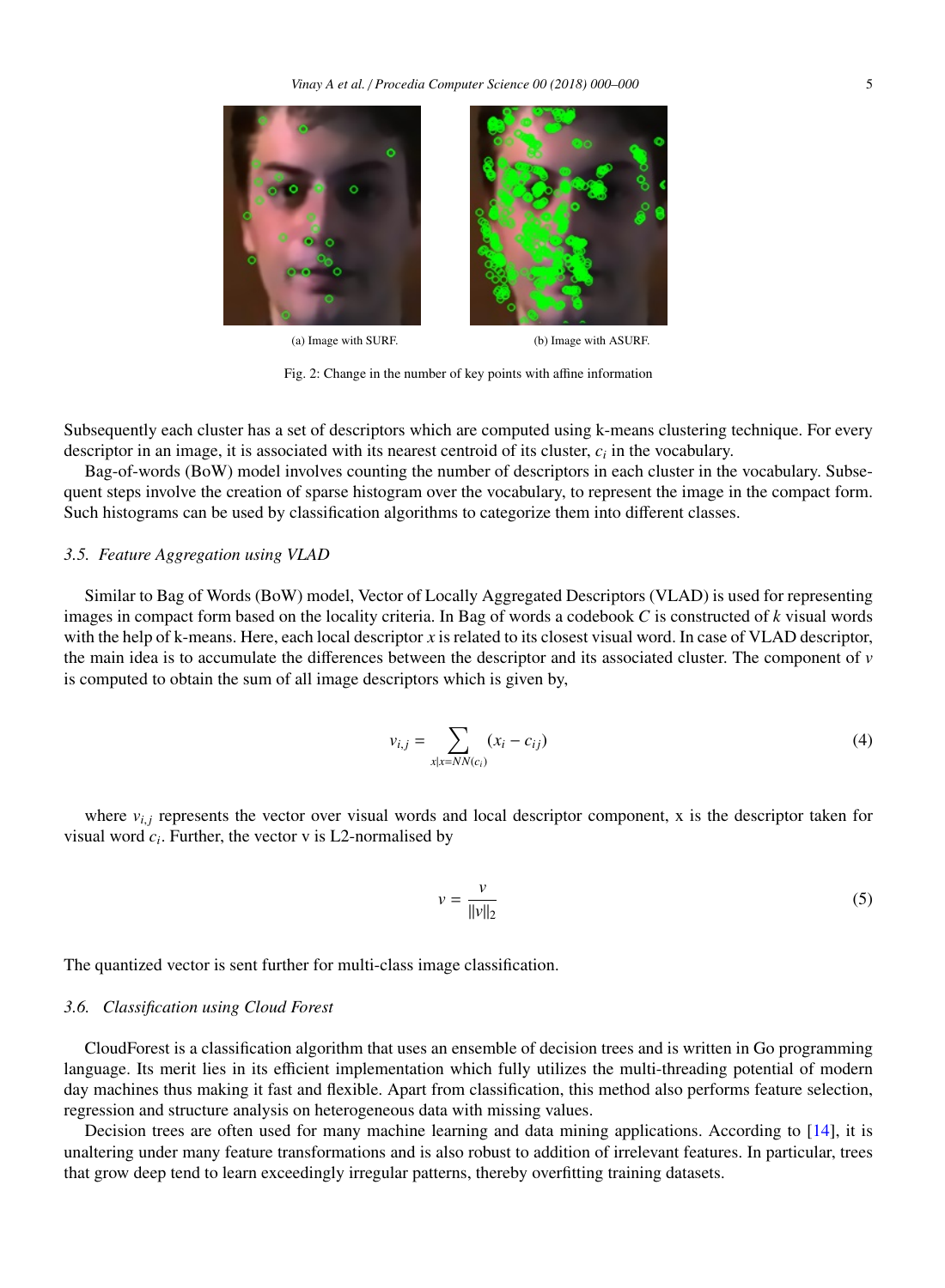|    | <b>Algorithm 2</b> Accuracy of Classifier                                     |                                                                     |
|----|-------------------------------------------------------------------------------|---------------------------------------------------------------------|
|    | 1: <b>procedure</b> GETACCURACY( <i>trueLabels</i> , <i>predictedLabels</i> ) | $\triangleright$ Calculates the accuracy of the classifier          |
| 2: | $CorrectyClassified \leftarrow 0$                                             |                                                                     |
| 3: | $NumberOfLabels \leftarrow 0$                                                 |                                                                     |
| 4: | for all $tl$ , $pl$ do                                                        | $\triangleright$ iterate over each true(tl) and predicted(pl) label |
| 5: | if $t = pl$ then                                                              |                                                                     |
| 6: | $CorrectyClassified \leftarrow CorrectlyClassified + 1$                       |                                                                     |
| 7: | $NumberOfLabels \leftarrow NumberOfLabels + 1$                                |                                                                     |
| 8: | CorrectlyClassified<br>return<br>NumberOfLabels                               | $\triangleright$ calculate the accuracy                             |

# Algorithm 3 Face Recognition

|     | 1: procedure FACERECOGNITION(ImagesData, Aggregator, Classifier)                                           | $\triangleright$ Performs face recognition   |
|-----|------------------------------------------------------------------------------------------------------------|----------------------------------------------|
| 2:  | $ImageDescriptions \leftarrow emptyList()$                                                                 |                                              |
| 3:  | for all <i>im</i> do                                                                                       | $\triangleright$ iterate over each image(im) |
| 4:  | $face \leftarrow DetectFace(im)$                                                                           |                                              |
| 5:  | $filteredFace \leftarrow BilateralFilter(face)$                                                            |                                              |
| 6:  | $faceKeywords, faceDescription \leftarrow Detection of lines \textit{URF}(filtered Face)$                  |                                              |
| 7:  | <i>imageDescriptors.append(descriptor)</i>                                                                 |                                              |
| 8:  | $vocabulary \leftarrow aggregateVocabulary(descriptions)$                                                  |                                              |
| 9:  | $NewDescriptions \leftarrow emptyList()$                                                                   |                                              |
| 10: | $DescriptorClass \leftarrow emptyList()$                                                                   |                                              |
| 11: | for all im, des do<br>$\triangleright$ iterate over each image(im) and its corresponding descriptor(des)   |                                              |
| 12: | $newDescription \leftarrow aggregateor.compileDescription (des, im, vocabulary)$                           |                                              |
| 13: | newDescriptor.append(newDescriptor)                                                                        |                                              |
| 14: | DescriptorClass.append(newDescriptor)                                                                      |                                              |
| 15: | trainData, trainLabels, testData, testLabels $\leftarrow$ TrainTestS plit(NewDescriptors, DescriptorClass) |                                              |
| 16: | $trainingAccuracy = Classifier.train(trainData, trainLabels)$                                              |                                              |
| 17: | $predictedOutputStream = Classifier.predict(testData)$                                                     |                                              |
| 18: | $accuracy = GetAccuracy(testLabels, predictedOutputStream)$                                                | $\triangleright$ calculate accuracy          |

Random forests finds its use in all sorts of machine learning applications, ranging from classification to regression. It constructs multiple decision trees with the goal of reducing the variance. It does so by taking the mean of the predictions calculated by the individual trees. This comes at the cost of an increase in bias and loss of interpretability, but greatly boosts the operation of the final model.



Fig. 3: Proposed Approach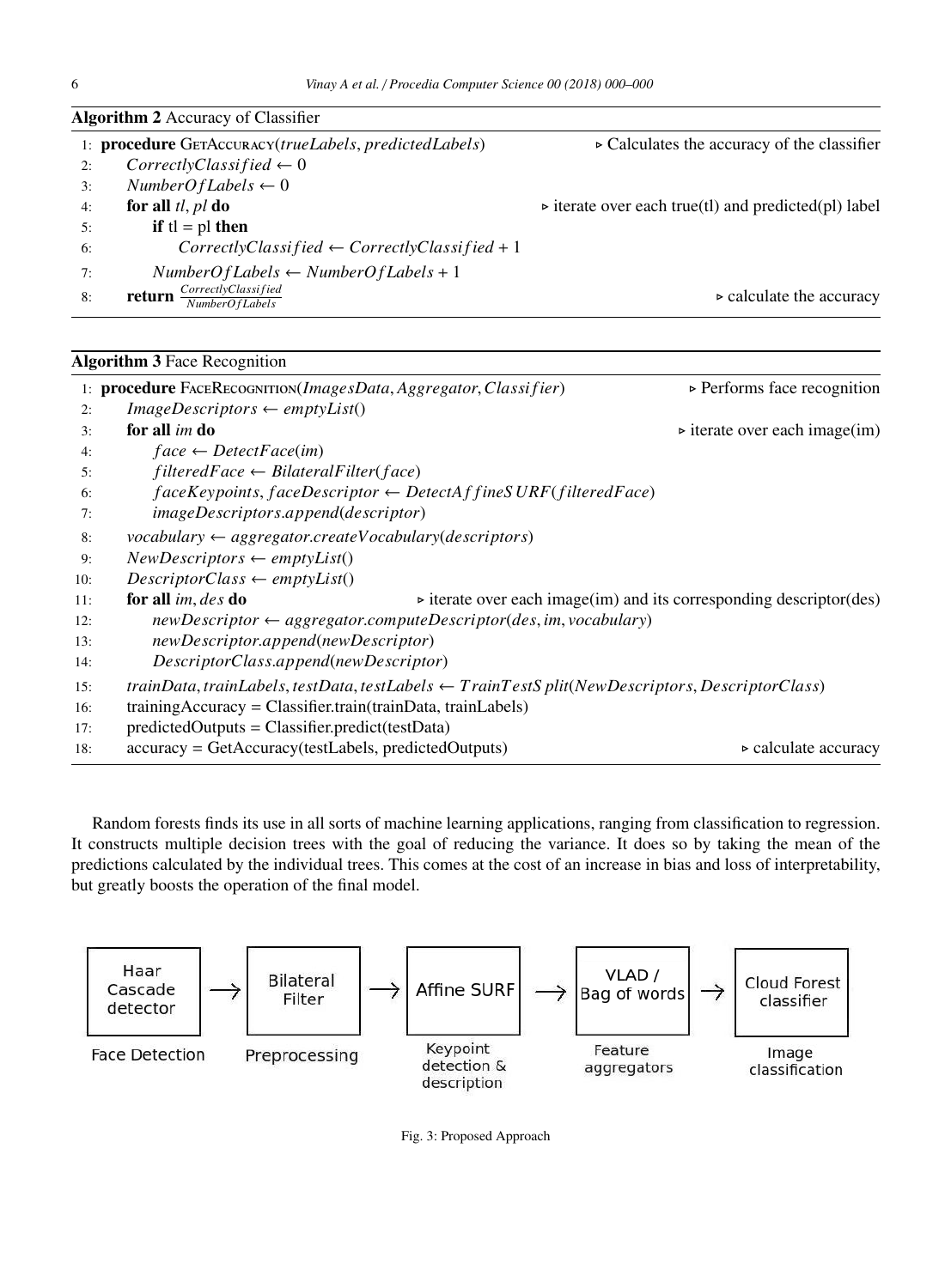# 4. Performance Analysis

- *4.1. Datasets*
	- FACES95[\[30\]](#page-8-8) contains 1440 images of 72 individuals with 20 images for each individual being taking using a fixed camera with a delay of 0.5 seconds between successive frames in the sequence. Significant head movement and lighting variations were introduced between images of the same individual. Minor variations in head turn, tilt and expression is present.
	- FACES96[\[31\]](#page-8-9) is a significantly larger facial dataset which was constructed in a manner similar to FACES95. In total, there are 3040 images for 152 individuals with complex backgrounds.
	- The ORL[\[32\]](#page-8-10) Database is relatively small with 40 classes and 400 images. The pictures vary with respect to time and light conditions, facial expression and details.

# *4.2. Results*

| Dataset | Classifier           | <b>BoW</b> | <b>VLAD</b> |
|---------|----------------------|------------|-------------|
|         | Cloud Forest         | 97.22%     | 97.69%      |
| FACES95 | <b>Random Forest</b> | 97.45%     | 95.37%      |
|         | kNN                  | 64.14%     | 62.36%      |
|         | Cloud Forest         | 94.08%     | 89.94%      |
| FACES96 | <b>Random Forest</b> | 88.07%     | 77.24%      |
|         | kNN                  | 61.54%     | 57.21%      |
|         | Cloud Forest         | 77.50%     | 86.67%      |
| ORL     | <b>Random Forest</b> | 84.17%     | 91.67%      |
|         | kNN                  | 63.89%     | 71.62%      |

Table 1: Performance of model on multiple datasets and classifiers

#### Table 2: Computational efficiency of model on multiple datasets

| Dataset | Classifier           | Training Time(in seconds) | Testing Time( <i>in seconds</i> ) |
|---------|----------------------|---------------------------|-----------------------------------|
|         | Cloud Forest         | 11.88                     | 1.41                              |
| FACES95 | <b>Random Forest</b> | 139.46                    | 0.21                              |
|         | Cloud Forest         | 103.66                    | 5.51                              |
| FACES96 | <b>Random Forest</b> | 733.33                    | 0.60                              |
|         | Cloud Forest         | 1.75                      | 1.22                              |
| ORL     | <b>Random Forest</b> | 15.82                     | 0.08                              |

The model proposed in the paper has been executed on three standard datasets, namely, FACES95, FACES96 and ORL faces. The datasets considered pose variations in head rotation, expression, illumination, scale and affine distortions in the facial images. The model was ran for two different feature aggregators including VLAD and Bag of words with Cloud Forest as classifier. Cloud Forest was further compared with other ensemble classification algorithms like Random Forest and the results are tabulated in Table 1. By setting the classifier as Cloud Forest and running the model with VLAD as the quantization method, it achieves an accuracy of 97.69%, 89.94%, 86.67% on FACES95, FACES96 and ORL respectively in contrast to Bag of words where 97.22%, 94.08%, 77.50% are the accuracies when tested for the same datasets as mentioned before. Also we can conclude that VLAD performs better than Bag of words in most cases. Now upon changing the classifier from Cloud Forest to Random Forest, it can be seen from Table 1 that it could not keep up with the performance in most datasets as that of Cloud Forest except for ORL faces. It gave an accuracy of 95.37% on FACES95 whereas Cloud Forest proved to be 97.69% accurate on the same. Similar trend can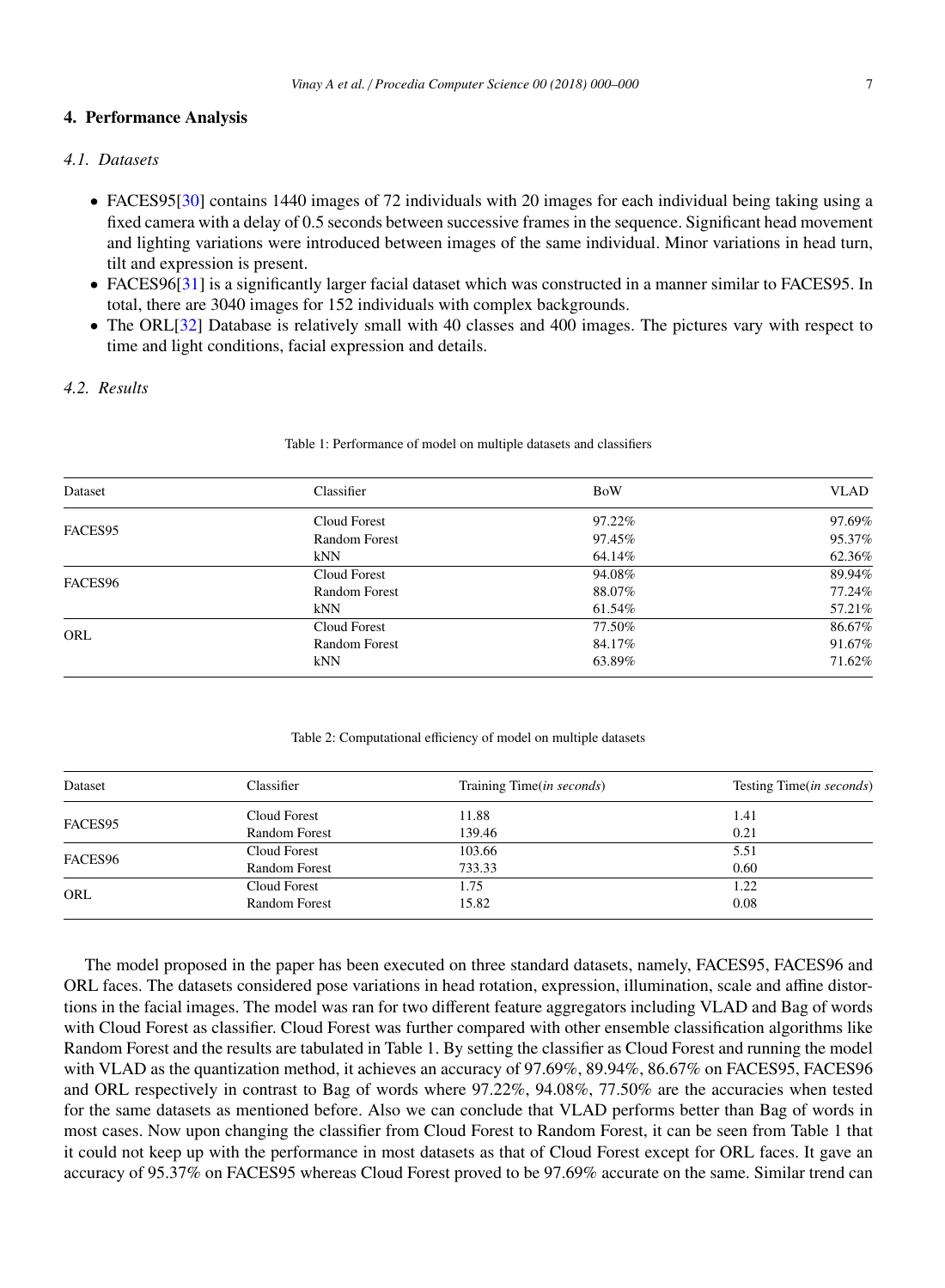be seen in case of FACES96 with 77.24% on Random Forest and 89.94% on Cloud Forest. The experimentation has been extended for other classifiers like k-nearest neighbours which when tested on the above mentioned datasets like FACES95, FACES96 and ORL achieves an accuracy of 64.14%, 61.54%, 63.89% with Bag of Words as the aggregator and 62.36%, 57.21%, 71.62% with VLAD as the aggregator.

In addition to testing the model on parameters like accuracy, analysis on training and testing time has been performed for deeper insights into the efficiency of the proposed system. On training the model with Cloud Forest as the classifier, it takes much lesser time as compared to Random Forest in all the datasets considered in our case. Such a decrease in time in Cloud Forest can be seen because of the multi-threaded ensemble nature of the classifier. On datasets like FACES95, FACES96, ORL the Cloud Forest algorithm proposed in the paper takes 11.88 seconds, 103.66 seconds, 1.75 seconds to train as compared to 139.46 seconds, 733.33 seconds, 15.82 seconds for the same respectively. Thus, if the application being considered requires training large facial datasets, Cloud Forest classifier is the more appropriate candidate to be considered. However, for time-constrained applications like real time surveillance systems, Random Forest Classifier is more appropriate as testing time is more efficient in this method. The metrics for the time taken for classification is shown in Table 2.

#### References

- <span id="page-7-5"></span>[1] Paris S, Kornprobst P, Tumblin J, Durand F, Curless B, Van Gool L, Szeliski R. Bilateral Filtering: Theory and Applications: Series: Foundations and Trends® in Computer Graphics and Vision.
- <span id="page-7-18"></span>[2] Tomasi C, Manduchi R. Bilateral filtering for gray and color images. InComputer Vision, 1998. Sixth International Conference on 1998 Jan 4 (pp. 839-846). IEEE.
- <span id="page-7-19"></span>[3] Mostaghim M, Ghodousi E, Tajeripoor F. Image smoothing using non-linear filters a comparative study. InIntelligent Systems (ICIS), 2014 Iranian Conference on 2014 Feb 4 (pp. 1-6). IEEE.
- <span id="page-7-20"></span>[4] Dreuw P, Steingrube P, Hanselmann H, Ney H, Aachen G. SURF-Face: Face Recognition Under Viewpoint Consistency Constraints. InBMVC 2009 Sep 7 (pp. 1-11).
- <span id="page-7-6"></span>[5] Aleksic M, Smirnov M, Goma S. Novel bilateral filter approach: Image noise reduction with sharpening. InDigital Photography II 2006 Feb 10 (Vol. 6069, p. 60690F). International Society for Optics and Photonics.
- <span id="page-7-8"></span>[6] Bennett EP, McMillan L. Video enhancement using per-pixel virtual exposures. ACM Transactions on Graphics (TOG). 2005 Jul 1;24(3):845- 52.
- <span id="page-7-9"></span>[7] Liu C, Freeman WT, Szeliski R, Kang SB. Noise estimation from a single image. InComputer Vision and Pattern Recognition, 2006 IEEE Computer Society Conference on 2006 Jun 17 (Vol. 1, pp. 901-908). IEEE.
- <span id="page-7-7"></span>[8] Oh BM, Chen M, Dorsey J, Durand F. Image-based modeling and photo editing. InProceedings of the 28th annual conference on Computer graphics and interactive techniques 2001 Aug 1 (pp. 433-442). ACM.
- <span id="page-7-11"></span>[9] Ramanath R, Snyder WE. Adaptive demosaicking. Journal of Electronic Imaging. 2003 Oct;12(4):633-43.
- <span id="page-7-10"></span>[10] Winnemöller H, Olsen SC, Gooch B. Real-time video abstraction. InACM Transactions On Graphics (TOG) 2006 Jul 30 (Vol. 25, No. 3, pp. 1221-1226). ACM.
- <span id="page-7-2"></span>[11] Viola P, Jones MJ. Robust real-time face detection. International journal of computer vision. 2004 May 1;57(2):137-54.
- <span id="page-7-3"></span>[12] Lienhart R, Maydt J. An extended set of haar-like features for rapid object detection. InImage Processing. 2002. Proceedings. 2002 International Conference on 2002 (Vol. 1, pp. I-I). IEEE.
- <span id="page-7-4"></span>[13] Padilla R, Costa Filho CF, Costa MG. Evaluation of haar cascade classifiers designed for face detection. World Academy of Science, Engineering and Technology. 2012 Apr 22;64:362-5.
- <span id="page-7-21"></span>[14] https://web.stanford.edu/ hastie/Papers/ESLII.pdf
- <span id="page-7-0"></span>[15] Porta M. Vision-based user interfaces: methods and applications. International Journal of Human-Computer Studies. 2002 Jul 1;57(1):27-73.
- <span id="page-7-12"></span>[16] Lin C, Liu J, Cao L. Image matching by affine speed-up robust features. InMIPPR 2011: Pattern Recognition and Computer Vision 2011 Dec 2 (Vol. 8004, p. 80040G). International Society for Optics and Photonics.
- <span id="page-7-1"></span>[17] Bressler R, Kreisberg RB, Bernard B, Niederhuber JE, Vockley JG, Shmulevich I, Knijnenburg TA. CloudForest: a scalable and efficient random forest implementation for biological data. PloS one. 2015 Dec 17;10(12):e0144820.
- <span id="page-7-13"></span>[18] Roomi MM, Bhargavi R, Banu TH. Automatic identification of cloud cover regions using SURF. International Journal of Computer Science, Engineering and Information Technology. 2012 Apr;2:159-75.
- <span id="page-7-14"></span>[19] Arandjelovic R, Gronat P, Torii A, Pajdla T, Sivic J. NetVLAD: CNN architecture for weakly supervised place recognition. InProceedings of the IEEE Conference on Computer Vision and Pattern Recognition 2016 (pp. 5297-5307).
- <span id="page-7-15"></span>[20] Picard D, Gosselin PH. Improving image similarity with vectors of locally aggregated tensors. InImage Processing (ICIP), 2011 18th IEEE International Conference on 2011 Sep 11 (pp. 669-672). IEEE.
- <span id="page-7-16"></span>[21] Mironică I, Duță IC, Ionescu B, Sebe N. A modified vector of locally aggregated descriptors approach for fast video classification. Multimedia Tools and Applications. 2016 Aug 1;75(15):9045-72.
- <span id="page-7-17"></span>[22] Amato G, Bolettieri P, Falchi F, Gennaro C. Large scale image retrieval using vector of locally aggregated descriptors. InInternational Conference on Similarity Search and Applications 2013 Oct 2 (pp. 245-256). Springer, Berlin, Heidelberg.